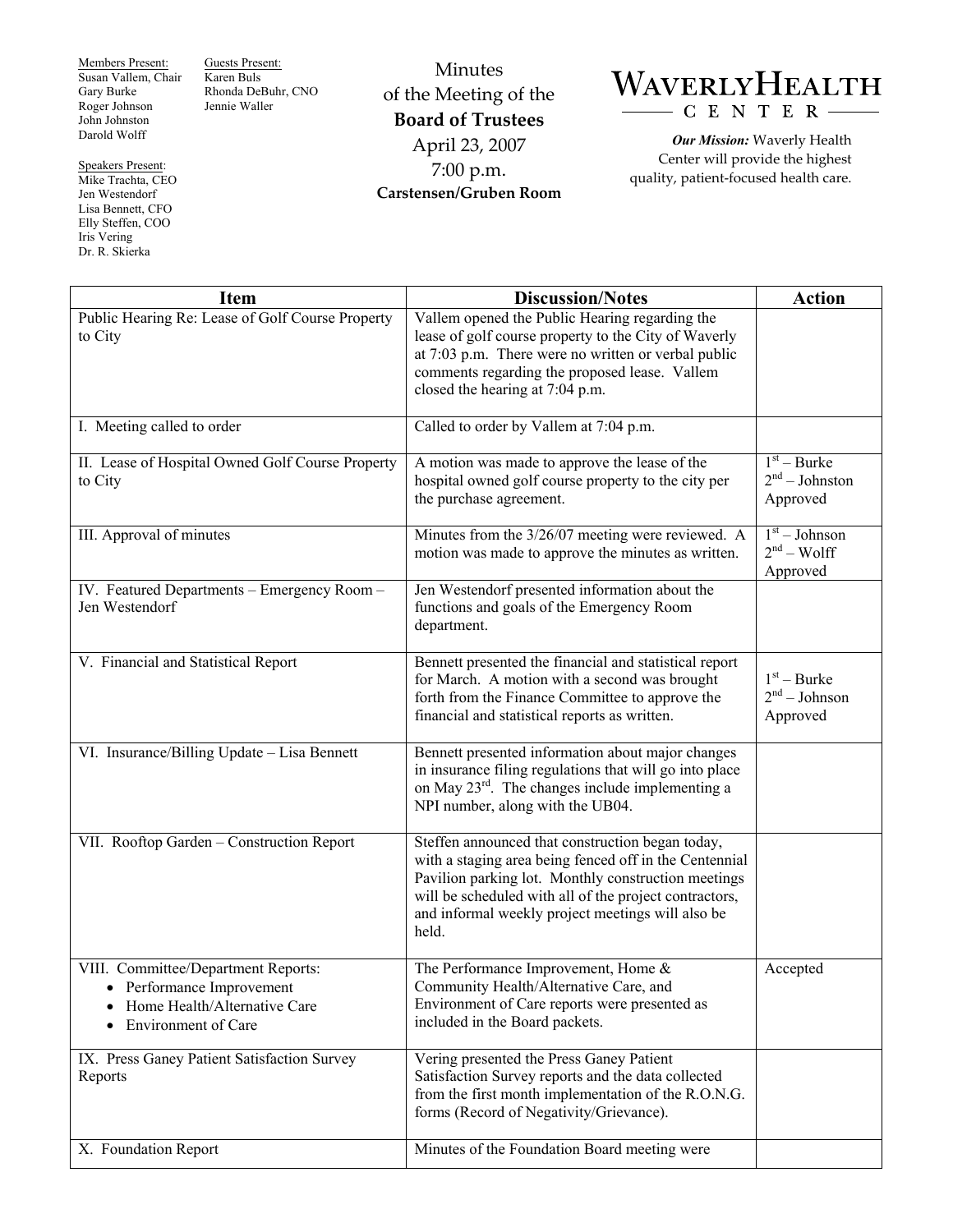| included in the Board packets. Johnston announced<br>that Foundation Board member, Robert Ramker<br>passed away.                                                                                                                                                                                                                                                                                                                                                                                                                                                                                                                            |                                              |
|---------------------------------------------------------------------------------------------------------------------------------------------------------------------------------------------------------------------------------------------------------------------------------------------------------------------------------------------------------------------------------------------------------------------------------------------------------------------------------------------------------------------------------------------------------------------------------------------------------------------------------------------|----------------------------------------------|
| Trachta reported that an interview with a General<br>Surgeon from Alaska has been scheduled in May.                                                                                                                                                                                                                                                                                                                                                                                                                                                                                                                                         |                                              |
| Trachta announced that he has been exploring many<br>options for increasing cardiology coverage.                                                                                                                                                                                                                                                                                                                                                                                                                                                                                                                                            |                                              |
| Dr. Skierka reported that the Medical Staff met on<br>April 16 <sup>th</sup> . Dr. Manshadi presented information<br>about the physical medicine and rehab services that<br>are available on campus in his specialty clinic.<br>Information was presented about the nerve<br>conduction for carpal tunnel services that are being<br>provided on campus through Midwest Sleep<br>Services. Taylor Physical and Occupational Therapy<br>presented information about the new Easy Street<br>occupational therapy facility on campus. Dr. Warne<br>presented information about Planetree. Discussion<br>was held regarding EKG interpretation. |                                              |
| Steffen reported that DO-IT facilitation training was<br>completed on April 10 <sup>th</sup> . DO-IT departmental<br>meetings will begin in May and continue for 1 year.                                                                                                                                                                                                                                                                                                                                                                                                                                                                    |                                              |
| Vallem congratulated DeBuhr, along with Jean<br>Hanawalt and Danielle Barth on being selected as<br>three of the 100 Great Iowa Nurses for 2007.                                                                                                                                                                                                                                                                                                                                                                                                                                                                                            |                                              |
| Vallem requested direction from the Board on how<br>to respond to requests for support for and affiliation<br>with Cedar Valley Friends of the Family (CVFF).<br>The Board instructed Vallem to pursue the matter<br>with CVFF and present further details to the Board<br>for consideration.                                                                                                                                                                                                                                                                                                                                               |                                              |
| Trachta reported that our Vascular Lab has achieved<br>accreditation, under the direction of Cardiovascular<br>Services Manager, Carol Smith.                                                                                                                                                                                                                                                                                                                                                                                                                                                                                               |                                              |
| Wolff expressed concern over traffic at the Green<br>entrance. Rigel is exploring options to increase<br>safety in the area.                                                                                                                                                                                                                                                                                                                                                                                                                                                                                                                |                                              |
| Trachta presented the new appointments,<br>reappointment, provisional to regular appointments,<br>and resignation from Medical Staff as listed at left.<br>The files have been reviewed by the Executive<br>Committee of the Medical Staff. The Executive<br>Committee recommends approval. A motion was<br>made to approve the items as individually considered<br>and recommended by the Executive Committee of<br>the Medical Staff.                                                                                                                                                                                                     | $1st - Burke$<br>$2nd - Johnson$<br>Approved |
|                                                                                                                                                                                                                                                                                                                                                                                                                                                                                                                                                                                                                                             |                                              |